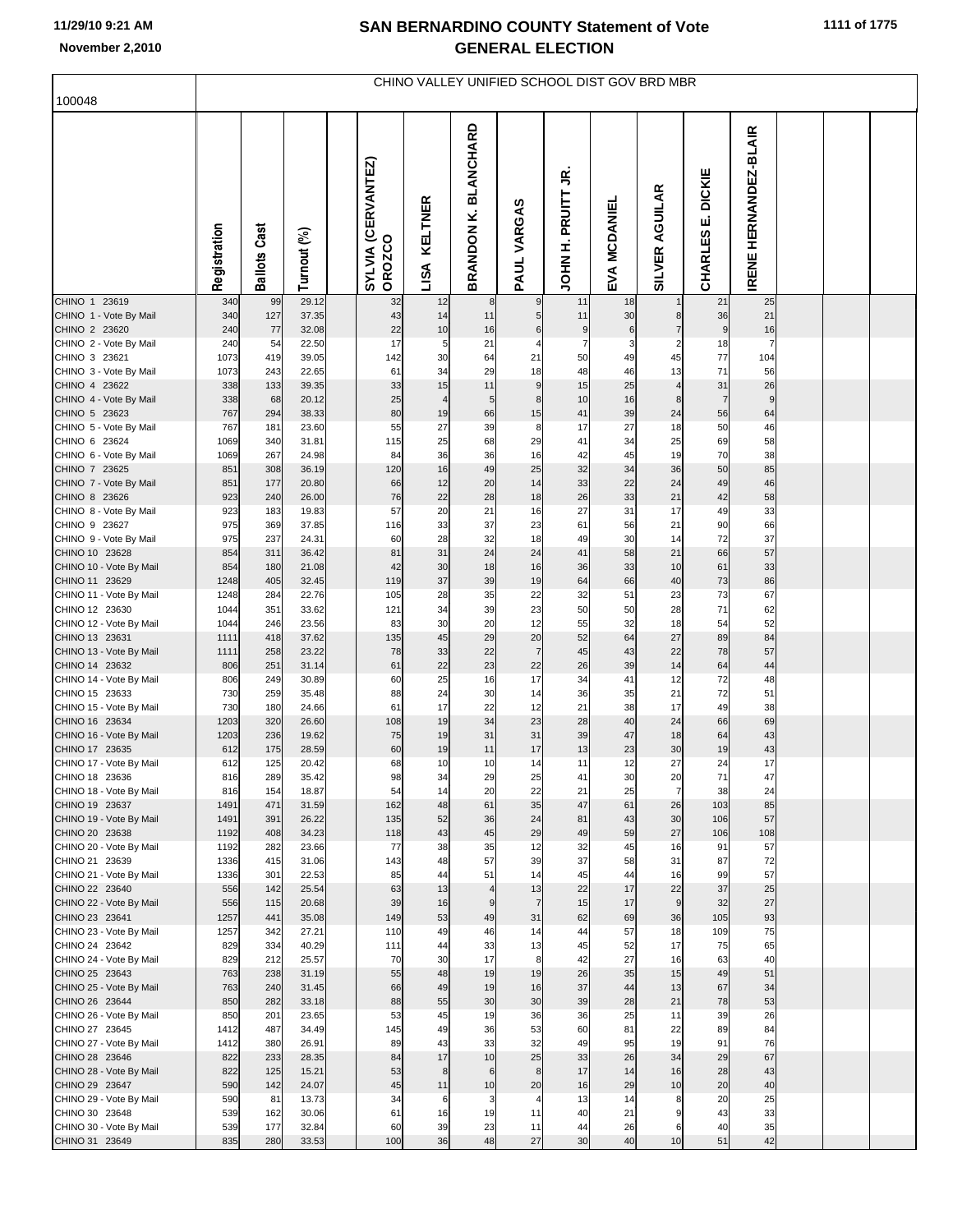| 100048                                                | CHINO VALLEY UNIFIED SCHOOL DIST GOV BRD MBR |                         |                |  |                                     |                              |                                      |                      |                           |                        |                         |                                                      |                                 |  |  |  |
|-------------------------------------------------------|----------------------------------------------|-------------------------|----------------|--|-------------------------------------|------------------------------|--------------------------------------|----------------------|---------------------------|------------------------|-------------------------|------------------------------------------------------|---------------------------------|--|--|--|
|                                                       |                                              |                         |                |  |                                     |                              |                                      |                      |                           |                        |                         |                                                      |                                 |  |  |  |
|                                                       | Registration                                 | <b>Ballots Cast</b>     | Turnout (%)    |  | SYLVIA (CERVANTEZ)<br><b>OROZCO</b> | <b>KELTNER</b><br>LISA       | <b>BLANCHARD</b><br><b>BRANDONK.</b> | PAUL VARGAS          | g<br>PRUITT<br>Ì,<br>NHOL | <b>MCDANIEL</b><br>ЕYА | AGUILAR<br>SILVER       | <b>DICKIE</b><br>ші<br>CHARLES                       | HERNANDEZ-BLAIR<br><b>IRENE</b> |  |  |  |
| CHINO 31 - Vote By Mail<br>CHINO 32 23650             | 835<br>$\Omega$                              | 237<br>$\mathbf 0$      | 28.38<br>0.00  |  | 82<br>$\Omega$                      | 35<br>$\overline{0}$         | 41<br>$\overline{0}$                 | 13<br>$\overline{0}$ | 38<br>$\mathbf 0$         | 37<br>$\overline{0}$   | 5<br>$\mathbf 0$        | 66<br>$\overline{0}$                                 | 34<br>$\mathbf 0$               |  |  |  |
| CHINO 32 - Vote By Mail                               |                                              | $\mathbf 0$             | 0.00           |  |                                     | $\mathbf 0$                  | $\Omega$                             | $\Omega$             | 0                         | 0                      | 0                       | 0                                                    | $\mathbf 0$                     |  |  |  |
| CHINO 33 23651                                        |                                              |                         | 0.00           |  |                                     |                              |                                      |                      |                           | 0                      | 0                       | 0                                                    | 0                               |  |  |  |
| CHINO 33 - Vote By Mail<br>CHINO 34 23652             | 475                                          | $\mathbf 0$             | 0.00<br>37.68  |  | 35                                  | 0<br>6                       | $\Omega$<br>20                       | $\Omega$<br>10       | 17                        | 0                      | 0<br>8                  | $\mathbf 0$<br>27                                    | 0                               |  |  |  |
| CHINO 34 - Vote By Mail                               | 475                                          | 179<br>145              | 30.53          |  | 27                                  | 17                           | 15                                   | 8                    | 16                        | 20<br>21               | 16                      | 35                                                   | 35<br>30                        |  |  |  |
| CHINO 35 23653                                        | 657                                          | 205                     | 31.20          |  | 57                                  | 24                           | 27                                   | 16                   | 26                        | 35                     | 7                       | 35                                                   | 42                              |  |  |  |
| CHINO 35 - Vote By Mail                               | 657                                          | 149                     | 22.68          |  | 54                                  | $\overline{7}$               | 28                                   | 11                   | 22                        | 22                     | 9                       | 48                                                   | 15                              |  |  |  |
| CHINO 36 23654                                        | 138                                          | 65                      | 47.10          |  | 9                                   | 6                            | 12                                   | 8                    | 6                         | 13                     | 2                       | 15                                                   | 11                              |  |  |  |
| CHINO 36 - Vote By Mail<br>CHINO 37 23655             | 138<br>56                                    | $\overline{0}$<br>35    | 0.00<br>62.50  |  | $\overline{0}$<br>9                 | 0<br>$\overline{\mathbf{4}}$ | 0<br>5                               |                      | 0                         | 0                      | 0                       | $\mathbf 0$<br>12                                    | $\bf{0}$<br>3                   |  |  |  |
| CHINO 37 - Vote By Mail                               | 56                                           | $\mathbf{1}$            | 1.79           |  |                                     | ***                          |                                      |                      |                           |                        |                         | <b>Insufficient Turnout to Protect Voter Privacy</b> |                                 |  |  |  |
| CHINO 39 23656                                        | 60                                           | 35                      | 58.33          |  | 6                                   | 4                            | 3                                    | 11                   | $\mathbf{8}$              | 9                      | $\overline{\mathbf{c}}$ | 7                                                    | $\overline{\mathbf{3}}$         |  |  |  |
| CHINO 39 - Vote By Mail                               | 60                                           | $\mathbf 0$             | 0.00           |  | $\overline{0}$                      | $\overline{0}$               | $\overline{0}$                       | $\overline{0}$       | $\mathbf 0$               | $\overline{0}$         | 0                       | $\overline{0}$                                       | $\pmb{0}$                       |  |  |  |
| CHINO 42 23657                                        | 755                                          | 235                     | 31.13          |  | 51                                  | 50                           | 29                                   | 42                   | 27                        | 45                     | 14                      | 46                                                   | 38                              |  |  |  |
| CHINO 42 - Vote By Mail<br>CHINO 44 23659             | 755<br>$\Omega$                              | 212<br>$\mathbf 0$      | 28.08<br>0.00  |  | 75<br>$\mathbf 0$                   | 36<br>$\mathbf 0$            | 19<br>$\mathbf 0$                    | 23<br>$\mathbf 0$    | 31<br>$\Omega$            | 41<br>$\mathbf 0$      | 13<br>$\Omega$          | 58<br>$\mathbf 0$                                    | 34<br>$\mathbf 0$               |  |  |  |
| CHINO 44 - Vote By Mail                               |                                              | $\mathbf{0}$            | 0.00           |  |                                     | $\mathbf 0$                  | $\Omega$                             | $\mathbf 0$          | $\Omega$                  | $\mathbf 0$            | 0                       | $\mathbf 0$                                          | $\pmb{0}$                       |  |  |  |
| CHINO 45 23660                                        |                                              | $\mathbf{0}$            | 0.00           |  |                                     | $\mathbf 0$                  | $\Omega$                             | $\Omega$             | $\Omega$                  | $\mathbf 0$            | 0                       | $\mathbf 0$                                          | $\mathbf 0$                     |  |  |  |
| CHINO 45 - Vote By Mail                               |                                              | $\overline{0}$          | 0.00           |  | $\Omega$                            | $\mathbf 0$                  | $\Omega$                             | 0                    | $\Omega$                  | $\overline{0}$         | 0                       | $\overline{0}$                                       | $\pmb{0}$                       |  |  |  |
| CHINO 46 23661<br>CHINO 46 - Vote By Mail             |                                              | $\Omega$<br>$\mathbf 0$ | 0.00<br>0.00   |  |                                     | 0                            | $\Omega$                             | $\Omega$             | 0                         | $\Omega$<br>$\Omega$   | 0<br>0                  | $\Omega$<br>$\mathbf 0$                              | 0<br>0                          |  |  |  |
| CHINO 47 23662                                        | 460                                          | 184                     | 40.00          |  | 54                                  | 23                           | 18                                   | 10                   | 19                        | 33                     | 12                      | 31                                                   | 39                              |  |  |  |
| CHINO 47 - Vote By Mail                               | 460                                          | 124                     | 26.96          |  | 39                                  | 23                           | 13                                   | $\overline{4}$       | 27                        | 18                     | $\bf8$                  | 32                                                   | 23                              |  |  |  |
| CHINO 48 23663                                        | 117                                          | 47                      | 40.17          |  | 18                                  | 6                            | 5                                    | 5                    |                           | 10                     | 5                       | 11                                                   | $\boldsymbol{9}$                |  |  |  |
| CHINO 48 - Vote By Mail<br>CHINO HILLS 1 23673        | 117                                          | $\mathbf 0$             | 0.00           |  | $\mathbf 0$<br>52                   | $\pmb{0}$<br>15              | $\mathbf 0$<br>13                    | $\mathbf 0$          | $\Omega$<br>33            | $\mathbf 0$            | $\mathbf 0$             | $\mathbf 0$<br>40                                    | $\pmb{0}$<br>30                 |  |  |  |
| CHINO HILLS 1 - Vote By Mail                          | 673<br>673                                   | 184<br>227              | 27.34<br>33.73 |  | 68                                  | 30                           | 20                                   | 13<br>18             | 52                        | 28<br>28               | 18<br>12                | 79                                                   | 52                              |  |  |  |
| CHINO HILLS 2 23674                                   | 659                                          | 195                     | 29.59          |  | 55                                  | 16                           | 6                                    | 11                   | 27                        | 37                     | 12                      | 41                                                   | 39                              |  |  |  |
| CHINO HILLS 2 - Vote By Mail                          | 659                                          | 180                     | 27.31          |  | 57                                  | 27                           | 15                                   | 17                   | 22                        | 38                     | 20                      | 44                                                   | 32                              |  |  |  |
| CHINO HILLS 3 23675                                   | 921                                          | 283                     | 30.73          |  | 84                                  | 31                           | 18                                   | 16                   | 57                        | 43                     | 30                      | 59                                                   | 42                              |  |  |  |
| CHINO HILLS 3 - Vote By Mail<br>CHINO HILLS 4 23676   | 921<br>832                                   | 218<br>278              | 23.67<br>33.41 |  | 80<br>84                            | 30<br>34                     | 21<br>24                             | 16<br>13             | 38<br>49                  | 38<br>46               | 12<br>24                | 58<br>58                                             | 28<br>43                        |  |  |  |
| CHINO HILLS 4 - Vote By Mail                          | 832                                          | 208                     | 25.00          |  | 59                                  | 25                           | ୪                                    | 20                   | 41                        | 49                     | 18                      | 54                                                   | 27                              |  |  |  |
| CHINO HILLS 5 23677                                   | 812                                          | 305                     | 37.56          |  | 100                                 | 29                           | 22                                   | 17                   | 39                        | 61                     | 30                      | 61                                                   | 47                              |  |  |  |
| CHINO HILLS 5 - Vote By Mail                          | 812                                          | 199                     | 24.51          |  | 64                                  | 31                           | 24                                   | 10                   | 38                        | 25                     | 21                      | 48                                                   | 29                              |  |  |  |
| CHINO HILLS 6 23678<br>CHINO HILLS 6 - Vote By Mail   | 953<br>953                                   | 312<br>289              | 32.74<br>30.33 |  | 105<br>76                           | 37<br>46                     | 20<br>15                             | 18<br>12             | 54<br>47                  | 52<br>56               | 15<br>$\bf8$            | 58<br>$77$                                           | 50<br>53                        |  |  |  |
| CHINO HILLS 7 23679                                   | 750                                          | 233                     | 31.07          |  | 60                                  | 33                           | 16                                   | 23                   | 31                        | 34                     | 10                      | 44                                                   | 39                              |  |  |  |
| CHINO HILLS 7 - Vote By Mail                          | 750                                          | 223                     | 29.73          |  | 58                                  | 29                           | 8 <sup>1</sup>                       | 14                   | 25                        | 31                     | $\overline{7}$          | 67                                                   | 36                              |  |  |  |
| CHINO HILLS 8 23680                                   | 790                                          | 203                     | 25.70          |  | 57                                  | 25                           | 13                                   | 24                   | 29                        | 19                     | 12                      | 50                                                   | 29                              |  |  |  |
| CHINO HILLS 8 - Vote By Mail<br>CHINO HILLS 9 23681   | 790<br>589                                   | 259<br>199              | 32.78<br>33.79 |  | 73<br>70                            | 30<br>18                     | 29<br>15                             | 23<br>16             | 57<br>19                  | 21<br>31               | 14<br>$\overline{7}$    | 75<br>58                                             | 38<br>32                        |  |  |  |
| CHINO HILLS 9 - Vote By Mail                          | 589                                          | 195                     | 33.11          |  | 60                                  | 22                           | 24                                   | 9                    | 31                        | 23                     | $\sqrt{5}$              | $77$                                                 | 42                              |  |  |  |
| CHINO HILLS 10 23682                                  | 851                                          | 248                     | 29.14          |  | 80                                  | 29                           | 16                                   | 20                   | 48                        | 35                     | 9                       | 58                                                   | 43                              |  |  |  |
| CHINO HILLS 10 - Vote By Mail                         | 851                                          | 313                     | 36.78          |  | 103                                 | 36                           | 37                                   | 14                   | 48                        | 42                     | 13                      | 102                                                  | 55                              |  |  |  |
| CHINO HILLS 11 23683                                  | 865<br>865                                   | 266                     | 30.75          |  | 80<br>67                            | 25<br>19                     | 11<br>$\mathbf{3}$                   | $\overline{7}$<br>16 | 36<br>35                  | 53                     | 19<br>$6\phantom{1}6$   | 66<br>62                                             | 62                              |  |  |  |
| CHINO HILLS 11 - Vote By Mail<br>CHINO HILLS 12 23684 | 910                                          | 233<br>301              | 26.94<br>33.08 |  | 89                                  | 40                           | 15                                   | 35                   | 47                        | 66<br>49               | 23                      | 62                                                   | 52<br>55                        |  |  |  |
| CHINO HILLS 12 - Vote By Mail                         | 910                                          | 217                     | 23.85          |  | 67                                  | 24                           | 16                                   | 13                   | 35                        | 25                     | $\boldsymbol{9}$        | 64                                                   | 41                              |  |  |  |
| CHINO HILLS 13 23685                                  | 725                                          | 253                     | 34.90          |  | 86                                  | 24                           | 16                                   | 15                   | 48                        | 35                     | 8                       | 56                                                   | 56                              |  |  |  |
| CHINO HILLS 13 - Vote By Mail                         | 725                                          | 202                     | 27.86          |  | 77                                  | $\overline{9}$               | 15                                   | 9                    | 33                        | 34                     | 9                       | 75                                                   | 40                              |  |  |  |
| CHINO HILLS 14 23686<br>CHINO HILLS 14 - Vote By Mail | 864<br>864                                   | 295<br>247              | 34.14<br>28.59 |  | 82<br>71                            | 43<br>36                     | 30<br>20                             | 29<br>21             | 36<br>30                  | 49<br>39               | 11<br>14                | 63<br>80                                             | 39<br>46                        |  |  |  |
| CHINO HILLS 15 23687                                  | 734                                          | 251                     | 34.20          |  | 65                                  | 38                           | 20                                   | 20                   | 30                        | 43                     | 19                      | 70                                                   | 54                              |  |  |  |
| CHINO HILLS 15 - Vote By Mail                         | 734                                          | 206                     | 28.07          |  | 63                                  | 24                           | 9                                    | 22                   | 37                        | 39                     | 11                      | 56                                                   | 37                              |  |  |  |
| CHINO HILLS 16 23688                                  | 917                                          | 219                     | 23.88          |  | 64                                  | 22                           | 15                                   | 19                   | 34                        | 41                     | 8                       | 64                                                   | 36                              |  |  |  |
| CHINO HILLS 16 - Vote By Mail                         | 917                                          | 314                     | 34.24          |  | 81                                  | 33                           | 22                                   | 18                   | 58                        | 50                     | 14                      | 95                                                   | 64                              |  |  |  |
| CHINO HILLS 17 23689<br>CHINO HILLS 17 - Vote By Mail | 836<br>836                                   | 230<br>220              | 27.51<br>26.32 |  | 67<br>73                            | 28<br>25                     | 9<br>5                               | 20<br>13             | 25<br>36                  | 36<br>31               | 8<br>11                 | 43<br>69                                             | 44<br>43                        |  |  |  |
|                                                       |                                              |                         |                |  |                                     |                              |                                      |                      |                           |                        |                         |                                                      |                                 |  |  |  |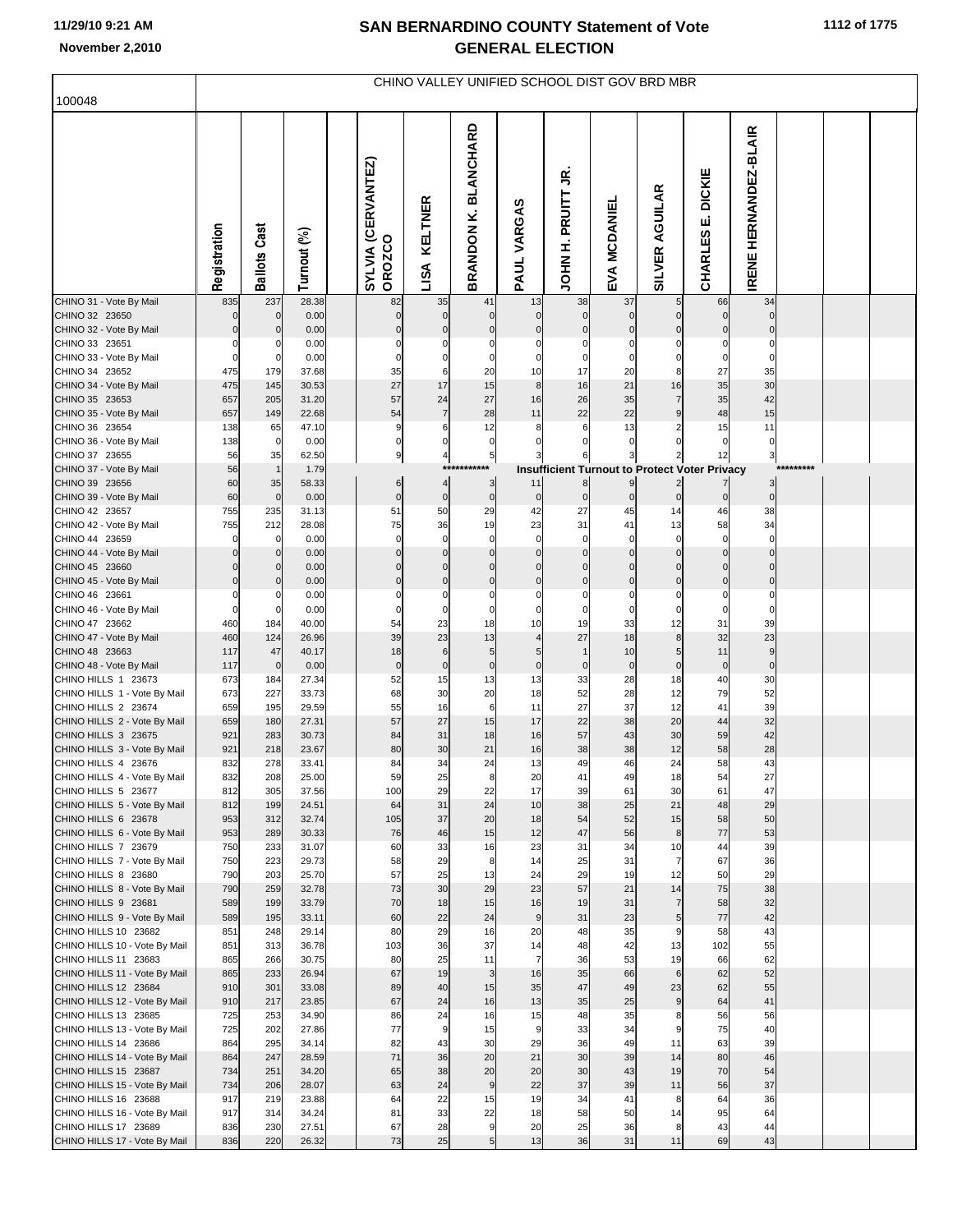| 100048                                                | CHINO VALLEY UNIFIED SCHOOL DIST GOV BRD MBR |                            |                |  |                                     |                             |                                |                       |                            |                            |                                 |                                           |                                 |  |  |  |
|-------------------------------------------------------|----------------------------------------------|----------------------------|----------------|--|-------------------------------------|-----------------------------|--------------------------------|-----------------------|----------------------------|----------------------------|---------------------------------|-------------------------------------------|---------------------------------|--|--|--|
|                                                       |                                              |                            |                |  |                                     |                             |                                |                       |                            |                            |                                 |                                           |                                 |  |  |  |
|                                                       | Registration                                 | <b>Ballots Cast</b>        | Turnout (%)    |  | SYLVIA (CERVANTEZ)<br><b>OROZCO</b> | <b>KELTNER</b><br>LISA      | <b>BLANCHARD</b><br>BRANDON K. | VARGAS<br><b>PAUL</b> | g<br>PRUITT<br><b>HINE</b> | EVA MCDANIEI               | <b>AGUILAR</b><br><b>SILVER</b> | <b>DICKIE</b><br>щі<br><b>83</b><br>CHARL | HERNANDEZ-BLAIR<br><b>IRENE</b> |  |  |  |
| CHINO HILLS 18 23690                                  | 853                                          | 315                        | 36.93          |  | 67                                  | 58                          | 33                             | 35                    | 37                         | 39                         | 12                              | 71                                        | 33                              |  |  |  |
| CHINO HILLS 18 - Vote By Mail<br>CHINO HILLS 19 23691 | 853<br>843                                   | 281<br>286                 | 32.94<br>33.93 |  | 60<br>$77 \,$                       | 49<br>30                    | 30<br>32                       | 33<br>29              | 50<br>36                   | 38<br>41                   | 8<br>13                         | 69<br>76                                  | 49<br>43                        |  |  |  |
| CHINO HILLS 19 - Vote By Mail                         | 843                                          | 327                        | 38.79          |  | 71                                  | 56                          | 45                             | 36                    | 50                         | 49                         | 12                              | 105                                       | 42                              |  |  |  |
| CHINO HILLS 20 23692<br>CHINO HILLS 20 - Vote By Mail | 695<br>695                                   | 295<br>184                 | 42.45<br>26.47 |  | 86<br>38                            | 32<br>25                    | 30<br>17                       | 18<br>$\overline{4}$  | 52<br>32                   | 37<br>28                   | 12<br>8                         | 64<br>54                                  | 52<br>33                        |  |  |  |
| CHINO HILLS 21 23693                                  | 645                                          | 224                        | 34.73          |  | 76                                  | 26                          | 31                             | 20                    | 22                         | 30                         | 17                              | 45                                        | 40                              |  |  |  |
| CHINO HILLS 21 - Vote By Mail                         | 645                                          | 186                        | 28.84          |  | 56                                  | 14                          | 27                             | 12                    | 29                         | 30                         | 3                               | 55                                        | 40                              |  |  |  |
| CHINO HILLS 22 23694<br>CHINO HILLS 22 - Vote By Mail | 950<br>950                                   | 330<br>305                 | 34.74<br>32.11 |  | 99<br>86                            | 35<br>33                    | 26<br>18                       | 29<br>19              | 37<br>47                   | 61<br>42                   | 21<br>18                        | 93<br>102                                 | 47<br>60                        |  |  |  |
| CHINO HILLS 23 23695                                  | 600                                          | 223                        | 37.17          |  | 59                                  | 24                          | 25                             | 11                    | 29                         | 39                         | 10                              | 49                                        | 35                              |  |  |  |
| CHINO HILLS 23 - Vote By Mail                         | 600                                          | 144                        | 24.00          |  | 26<br>80                            | 27<br>37                    | 12                             | 12<br>28              | 20                         | 25<br>61                   | 13                              | 32                                        | 30                              |  |  |  |
| CHINO HILLS 24 23696<br>CHINO HILLS 24 - Vote By Mail | 949<br>949                                   | 291<br>177                 | 30.66<br>18.65 |  | 57                                  | 16                          | 16<br>9                        | 18                    | 25<br>23                   | 26                         | 28<br>12                        | 55<br>46                                  | 72<br>41                        |  |  |  |
| CHINO HILLS 25 23697                                  | 840                                          | 233                        | 27.74          |  | 87                                  | 26                          | 9                              | 14                    | 30                         | 41                         | 13                              | 55                                        | 45                              |  |  |  |
| CHINO HILLS 25 - Vote By Mail<br>CHINO HILLS 26 23698 | 840                                          | 231<br>329                 | 27.50<br>34.89 |  | 78<br>91                            | 35<br>27                    | 14<br>32                       | 14<br>36              | 35<br>46                   | 58                         | 15<br>14                        | 76<br>67                                  | 33<br>53                        |  |  |  |
| CHINO HILLS 26 - Vote By Mail                         | 943<br>943                                   | 312                        | 33.09          |  | 100                                 | 44                          | 32                             | 19                    | 50                         | 49<br>41                   | 10                              | 96                                        | 47                              |  |  |  |
| CHINO HILLS 27 23699                                  | 855                                          | 265                        | 30.99          |  | 85                                  | 30                          | 20                             | 20                    | 36                         | 44                         | 22                              | 57                                        | 51                              |  |  |  |
| CHINO HILLS 27 - Vote By Mail<br>CHINO HILLS 28 23700 | 855<br>899                                   | 256<br>286                 | 29.94<br>31.81 |  | 81<br>74                            | 39<br>39                    | 20<br>26                       | 23<br>24              | 37<br>56                   | 41<br>47                   | 15<br>18                        | 80<br>64                                  | 37<br>54                        |  |  |  |
| CHINO HILLS 28 - Vote By Mail                         | 899                                          | 234                        | 26.03          |  | 92                                  | 22                          | 20                             | 18                    | 36                         | 41                         | 11                              | 67                                        | 46                              |  |  |  |
| CHINO HILLS 29 23701                                  | 834                                          | 400                        | 47.96          |  | 119                                 | 42                          | 28                             | 32                    | 55                         | 64                         | 24                              | 88                                        | 65                              |  |  |  |
| CHINO HILLS 29 - Vote By Mail<br>CHINO HILLS 30 23702 | 834<br>653                                   | 250                        | 29.98<br>37.21 |  | 81<br>68                            | 32<br>30                    | 16<br>11                       | 20<br>24              | 38<br>41                   | 38<br>38                   | 20<br>16                        | 79                                        | 33<br>39                        |  |  |  |
| CHINO HILLS 30 - Vote By Mail                         | 653                                          | 243<br>158                 | 24.20          |  | 44                                  | 16                          | 14                             | 9                     | 30                         | 37                         | 8                               | 54<br>46                                  | 21                              |  |  |  |
| CHINO HILLS 31 23703                                  | 611                                          | 233                        | 38.13          |  | 76                                  | 24                          | 16                             | 17                    | 40                         | 41                         | 12                              | 66                                        | 34                              |  |  |  |
| CHINO HILLS 31 - Vote By Mail<br>CHINO HILLS 32 23704 | 611                                          | 149<br>229                 | 24.39<br>26.75 |  | 47<br>70                            | 23<br>25                    | 14<br>18                       | 12<br>24              | 18<br>28                   | 26<br>38                   | 7<br>12                         | 55                                        | 18                              |  |  |  |
| CHINO HILLS 32 - Vote By Mail                         | 856<br>856                                   | 243                        | 28.39          |  | 86                                  | 31                          | 22                             | 11                    | 27                         | 31                         | 13                              | 55<br>72                                  | 35<br>38                        |  |  |  |
| CHINO HILLS 33 23705                                  | 907                                          | 269                        | 29.66          |  | 79                                  | 29                          | 18                             | 23                    | 49                         | 40                         | 12                              | 83                                        | 45                              |  |  |  |
| CHINO HILLS 33 - Vote By Mail                         | 907                                          | 255                        | 28.11          |  | 59                                  | 48                          | 39                             | 26                    | 29                         | 52                         | 11                              | 66                                        | 49                              |  |  |  |
| CHINO HILLS 34 23706<br>CHINO HILLS 34 - Vote By Mail | 1036<br>1036                                 | 312<br>316                 | 30.12<br>30.50 |  | 68<br>73                            | 41<br>58                    | 18<br>28                       | 23<br>36              | 61<br>71                   | 43<br>51                   | 13<br>11                        | 76<br>81                                  | 59<br>57                        |  |  |  |
| CHINO HILLS 35 23707                                  | 851                                          | 321                        | 37.72          |  | 87                                  | 24                          | 22                             | 27                    | 44                         | 43                         | 15                              | 98                                        | 36                              |  |  |  |
| CHINO HILLS 35 - Vote By Mail<br>CHINO HILLS 36 23708 | 851<br>914                                   | 225<br>239                 | 26.44<br>26.15 |  | 63<br>77                            | 42<br>$\overline{7}$        | 21<br>13                       | 17<br>24              | 46<br>22                   | 36<br>40                   | 3<br>19                         | 81<br>37                                  | 42<br>64                        |  |  |  |
| CHINO HILLS 36 - Vote By Mail                         | 914                                          | 192                        | 21.01          |  | 63                                  | 21                          | 13                             | 16                    | 20                         | 32                         | 22                              | 42                                        | 54                              |  |  |  |
| CHINO HILLS 37 23709                                  | 894                                          | 280                        | 31.32          |  | 92                                  | 39                          | 13                             | 20                    | 43                         | 48                         | 18                              | 72                                        | 35                              |  |  |  |
| CHINO HILLS 37 - Vote By Mail<br>CHINO HILLS 38 23710 | 894<br>655                                   | 239<br>206                 | 26.73<br>31.45 |  | 67<br>58                            | 37<br>27                    | 30<br>9                        | 19<br>8               | 38<br>35                   | 36<br>26                   | 11<br>12                        | 65<br>39                                  | 31<br>23                        |  |  |  |
| CHINO HILLS 38 - Vote By Mail                         | 655                                          | 160                        | 24.43          |  | 48                                  | 31                          | 16                             | $\overline{7}$        | 21                         | 25                         | 9                               | 45                                        | 33                              |  |  |  |
| CHINO HILLS 42 23711                                  | $\mathbf{0}$                                 | $\mathbf 0$                | 0.00           |  | $\mathbf 0$                         | $\mathbf 0$                 | $\mathbf 0$                    | $\Omega$              | $\mathbf 0$                | $\mathbf{0}$               | $\Omega$                        | $\mathbf{0}$                              | $\Omega$                        |  |  |  |
| CHINO HILLS 42 - Vote By Mail<br>CHINO HILLS 43 23712 | $\mathbf 0$<br>$\mathbf 0$                   | $\mathbf 0$<br>$\mathbf 0$ | 0.00<br>0.00   |  | $\Omega$<br>$\overline{0}$          | $\mathbf{0}$<br>$\mathbf 0$ | $\Omega$<br>$\mathbf 0$        | $\Omega$<br>$\Omega$  | $\mathbf 0$<br>$\pmb{0}$   | $\mathbf 0$<br>$\mathbf 0$ | $\Omega$<br>$\mathbf 0$         | $\mathbf{0}$<br>$\mathbf 0$               | $\mathbf{0}$<br>$\mathbf{0}$    |  |  |  |
| CHINO HILLS 43 - Vote By Mail                         | $\overline{0}$                               | $\mathbf 0$                | 0.00           |  | $\mathbf 0$                         | $\mathbf 0$                 | $\mathbf 0$                    | $\mathbf 0$           | $\mathbf 0$                | $\mathbf 0$                | $\mathbf 0$                     | $\mathbf 0$                               | $\mathbf 0$                     |  |  |  |
| CHINO HILLS 44 23713                                  | 672                                          | 211                        | 31.40          |  | 60                                  | 17                          | 9                              | 15                    | 30                         | 28                         | 19                              | 45                                        | 31                              |  |  |  |
| CHINO HILLS 44 - Vote By Mail<br>CHINO HILLS 45 23714 | 672<br>817                                   | 189<br>255                 | 28.13<br>31.21 |  | 53<br>85                            | 21<br>27                    | 14<br>22                       | 20<br>20              | 28<br>33                   | 33<br>39                   | 3<br>11                         | 72<br>74                                  | 27<br>35                        |  |  |  |
| CHINO HILLS 45 - Vote By Mail                         | 817                                          | 235                        | 28.76          |  | 77                                  | 21                          | 12                             | 15                    | 37                         | 45                         | 12                              | 77                                        | 37                              |  |  |  |
| CHINO HILLS 46 23715                                  | 926                                          | 338                        | 36.50          |  | 100                                 | 36                          | 21                             | 22                    | 49                         | 49                         | 16                              | 92                                        | 66                              |  |  |  |
| CHINO HILLS 46 - Vote By Mail<br>CHINO HILLS 47 23716 | 926<br>889                                   | 256<br>254                 | 27.65<br>28.57 |  | 72<br>74                            | 22<br>26                    | 18<br>24                       | 14<br>26              | 36<br>42                   | 36<br>36                   | 11<br>14                        | 100<br>71                                 | 30<br>48                        |  |  |  |
| CHINO HILLS 47 - Vote By Mail                         | 889                                          | 289                        | 32.51          |  | 79                                  | 57                          | 26                             | 27                    | 41                         | 52                         | 13                              | 86                                        | 44                              |  |  |  |
| CHINO HILLS 48 23717                                  | 265                                          | 88                         | 33.21          |  | 20                                  | 13                          | 11                             | 11                    | 14                         | 11                         | $\overline{4}$                  | 17                                        | 13                              |  |  |  |
| CHINO HILLS 48 - Vote By Mail                         | 265<br>775                                   | 79                         | 29.81<br>35.87 |  | 22<br>59                            | 14<br>37                    | 10<br>12                       | 15<br>23              | 11<br>48                   | 13<br>58                   |                                 | 31<br>66                                  | 10<br>48                        |  |  |  |
| CHINO HILLS 49 23718<br>CHINO HILLS 49 - Vote By Mail | 775                                          | 278<br>181                 | 23.35          |  | 69                                  | 25                          | 6                              | 8                     | 18                         | 35                         | 15<br>5                         | 58                                        | 45                              |  |  |  |
| CHINO HILLS 50 23719                                  | 959                                          | 271                        | 28.26          |  | 98                                  | 20                          | 18                             | 22                    | 28                         | 44                         | 16                              | 51                                        | 50                              |  |  |  |
| CHINO HILLS 50 - Vote By Mail                         | 959                                          | 248                        | 25.86          |  | 74                                  | 28                          | 21                             | 8                     | 40                         | 39                         | 6                               | 77                                        | 53                              |  |  |  |
| CHINO HILLS 51 23720                                  | 869                                          | 254                        | 29.23          |  | 72                                  | 35                          | 20                             | 19                    | 40                         | 32                         | 14                              | 58                                        | 33                              |  |  |  |